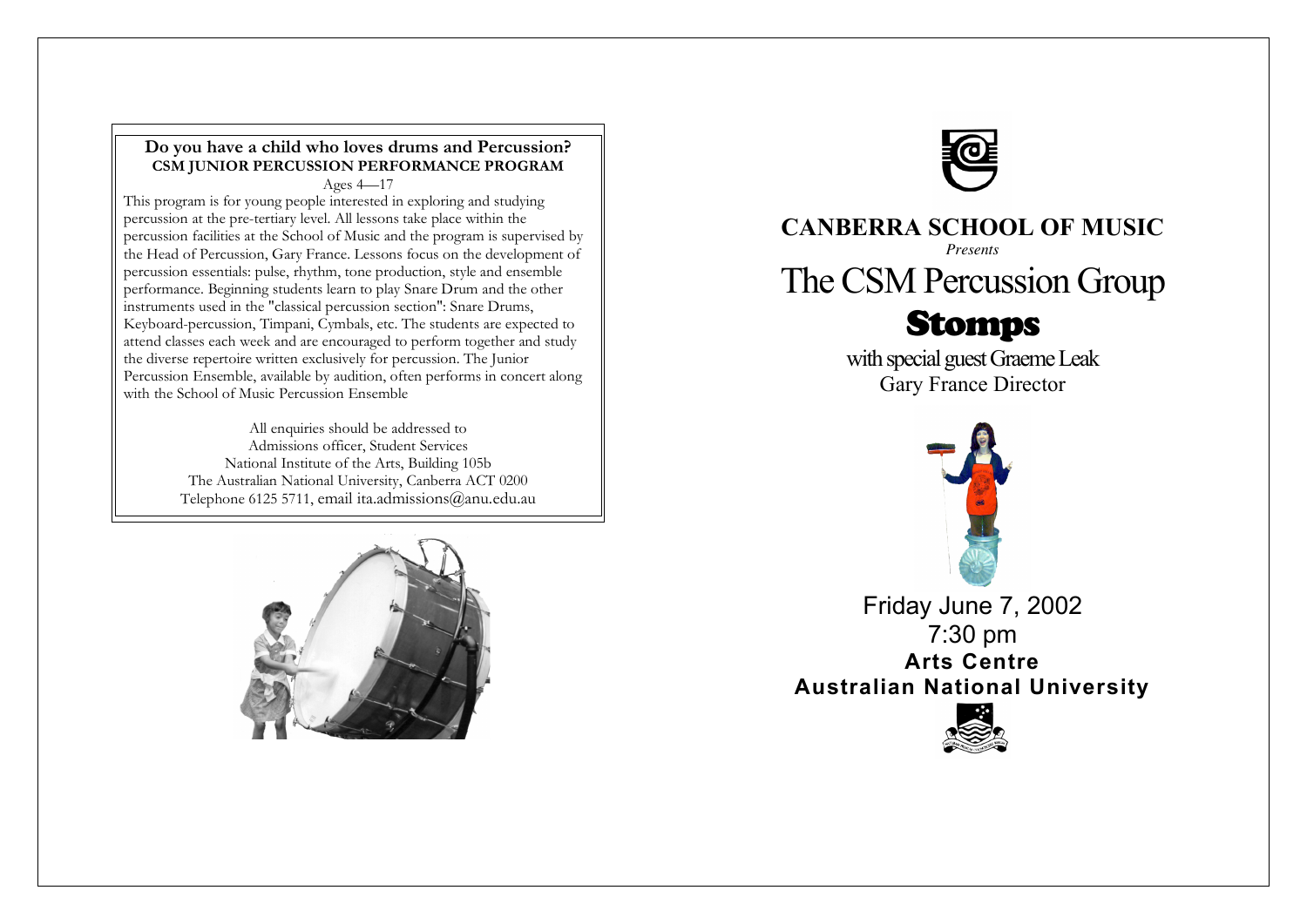## **PROGRAM**

| <b>Schtick Stick</b>                                                      | <b>Chris Brooks 2000</b>                 |
|---------------------------------------------------------------------------|------------------------------------------|
| <b>Noise Orchestra Medley</b>                                             | <b>Graeme Leek 1998</b>                  |
| <b>Diners Club</b>                                                        | <b>Chris Crockarell 1998</b>             |
| The Briefcase for Amplified Office Worker                                 | <b>Graeme Leak 1989</b>                  |
| Graeme Leak                                                               |                                          |
| <b>Crown of Thorns</b>                                                    | David Maslanka 1991                      |
| <b>INTERVAL</b>                                                           |                                          |
|                                                                           |                                          |
| Stinkin' Garbage                                                          | Ed Argenziano 1997                       |
| Raja, Wyana Etherington soloist                                           | G.H. Green                               |
| Xylophonia, Jessica Dai Soloist                                           | G.H. Green                               |
| <b>Enid thinks Rebecca misses Tom -</b><br>for String Can, Voice and Feet | Graeme Leak (1995)<br>words by Bill Leak |
| Graeme Leak                                                               |                                          |
| <b>Drum Song</b>                                                          | <b>Graeme Leak</b>                       |
| <b>Me Tarzan</b>                                                          | <b>Chris Crockarell 1995</b>             |
| <b>Bonham</b>                                                             | <b>Christopher Rouse 1988</b>            |

#### **PROGRAMME NOTES**

#### Stomp

(**Schtick Stick, Diners Club, Stinkin' Garbage, Me Tarzan, Brooms Hilda**)

"**STOMP** is a movement of bodies, objects, and sounds - even abstract ideas. But what makes it so appealing is that the performers use everyday objects in non-traditional ways. The ideas behind STOMP or finding music in noises, which we usually try to block out and ignore are not traditional ideas. American Composer John Cage composed music on tin cans, automobile break drums and utility items as early as 1940. In fact, French composer Edgar Varése composed for the anvil, and air raid siren in 1931!

Well, have you ever composed a symphony using only matchbooks as instruments? Or created a dance routine based around sweeping? You may have done this a little, but get a group of rhythmically gifted, extremely coordinated bodies with definitive personalities, and you have the makings for STOMP.

This semester the CSM percussion group has been exploring a selection of compositions composed in the Stomp style.

**DRUMSONG (1989**) was written for the band *Jump Back Jack* in Sydney and first performed at *Kinsela's* nightclub as part of the music/dance celebration *Gravity*. It is a drumming piece that refers to both African rhythms and popular Western drum kit patterns. An imaginary drum kit has been divided and distributed amongst four groups of players ranging from very high through high, medium and low sounds. The intention was to write a piece that calls for a focus on feel rather than accuracy in performance. To that end the materials are presented as a series of four-bar grooves that can be arranged in any order with bridging 'fill' patterns.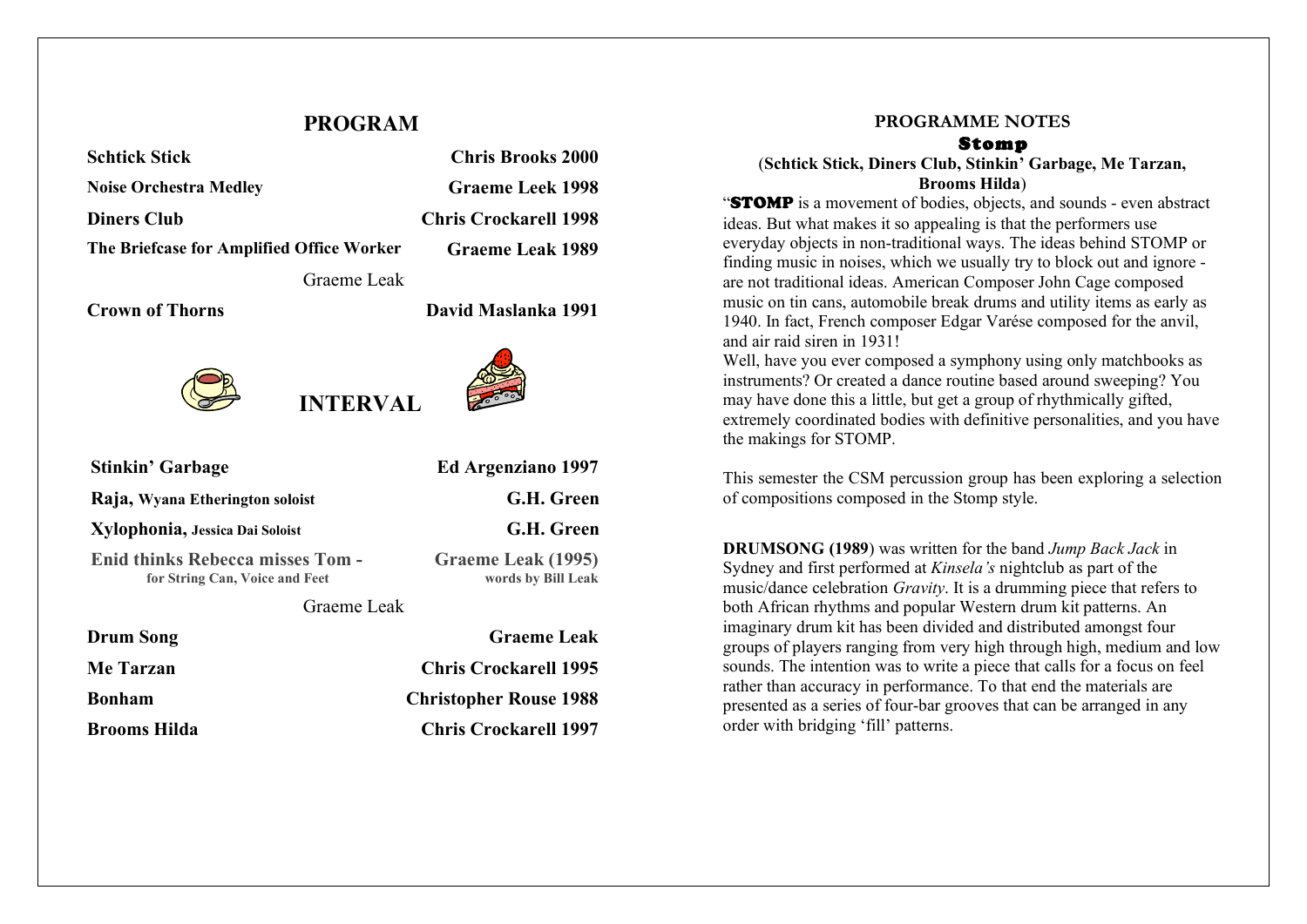## **Noise Orchestra Medley**

The Noise Orchestra Medley was written for the La Trobe University student ensemble of the same name and was at first called 'Tools for Hire'. The Tool Library at La Trobe (a service of the Student Union) had a promotion day and asked the Noise Orchestra to play on their equipment. Instruments chosen included a boat and its trailer, post-hole diggers, a ladder, jackhammer bits and a range of hammers. The piece is similar in construction to DRUMSONG except that the loops break off into different lengths –like a series of wheels of different sizes rolling along together.

## **Crown of Thorns**

### **Graeme Leak**

The title *Crown of Thorns* is an obvious reference to Christ's "Crown of Thorns," but the name first came to me as a possible title for a piece from seeing a plant called "Crown of Thorns" at the New York Botanical Gardens. This is a rambling, thorny, desert plant from the Middle East, with small, green leaves, and small, very simple and pretty red flowers. The rambling, interweaving, vine-like stems suggested music to me.

As I meditated on the words "crown of thorns," and on the plant, and the idea of a work for keyboard percussion ensemble, the following image arose:

> a darkening sky seven stars are visible: the seven-starred halo the golden light the hands of blessing

The seven-starred halo is the crown of thorns transcended. It is the crown of highest spiritual power arrived at through the greatest depth of suffering. The imagery is Christian, but the experience transcends religion, and is universal. The music is at times sober and reflective, but is, for the most part, filled with the joy and energy of liberation.

The University of Oklahoma Percussion Ensemble, Dr. Richard C. Gipson Director, commissioned Crown of Thorns and presented the world premiere performance on November 14, 1991

#### **David Maslanka**

## **Bonham**

Scored for Percussion Ensemble of eight players, *Bonham* is an ode to rock drumming and drummers, most particularly Led Zeppelins' legendary drummer, the late John Bonham. The core ostinato of the score, played by the drum set, is reminiscent of Led Zepplin's *When the Levee Breaks*, although there are references to other songs such *as Custard Pie* and *Royal Orleans*. In addition, two other sources are cited: The Butterfield Blues Band (*Get Yourself Together*) and Bo Diddley, whose adoption of the traditional "hambone" rhythm added so much to the distinctive style of his material.

Completed in Fairport, New York on November 13, 1998, *Bonham* was commissioned by the New England Conservatory of Music through funds provided by the Massachusetts Arts Council. It was first performed in April of 1989 at the New England Conservatory of Music in Boston by the Conservatory Percussion Ensemble conducted by its Music Director, Frank Epstein, to whom it the work is dedicated.

### **Christopher Rouse**

**GRAEME LEAK** is a performer, composer and instrument maker with a background in classical and contemporary percussion. After completing studies at the Sydney Conservatorium (1978) and in New York (1985) he built a career in Sydney as a versatile freelance percussionist. In the 1980's he performed in the premiere of nearly 100 new Australian works both in the percussion group *Synergy* and the mixed instrument ensemble *Flederman* as well as in solo recitals. Since moving to Melbourne in 1991 he has focused on writing and performing his own material for concert halls*,* comedy venues and cabaret rooms. He also engages in projects in music, dance, and music theatre. His current activities include regular performances of two solo shows, *The Art of Noises* and *Listen to my Kitchen* and the continuing